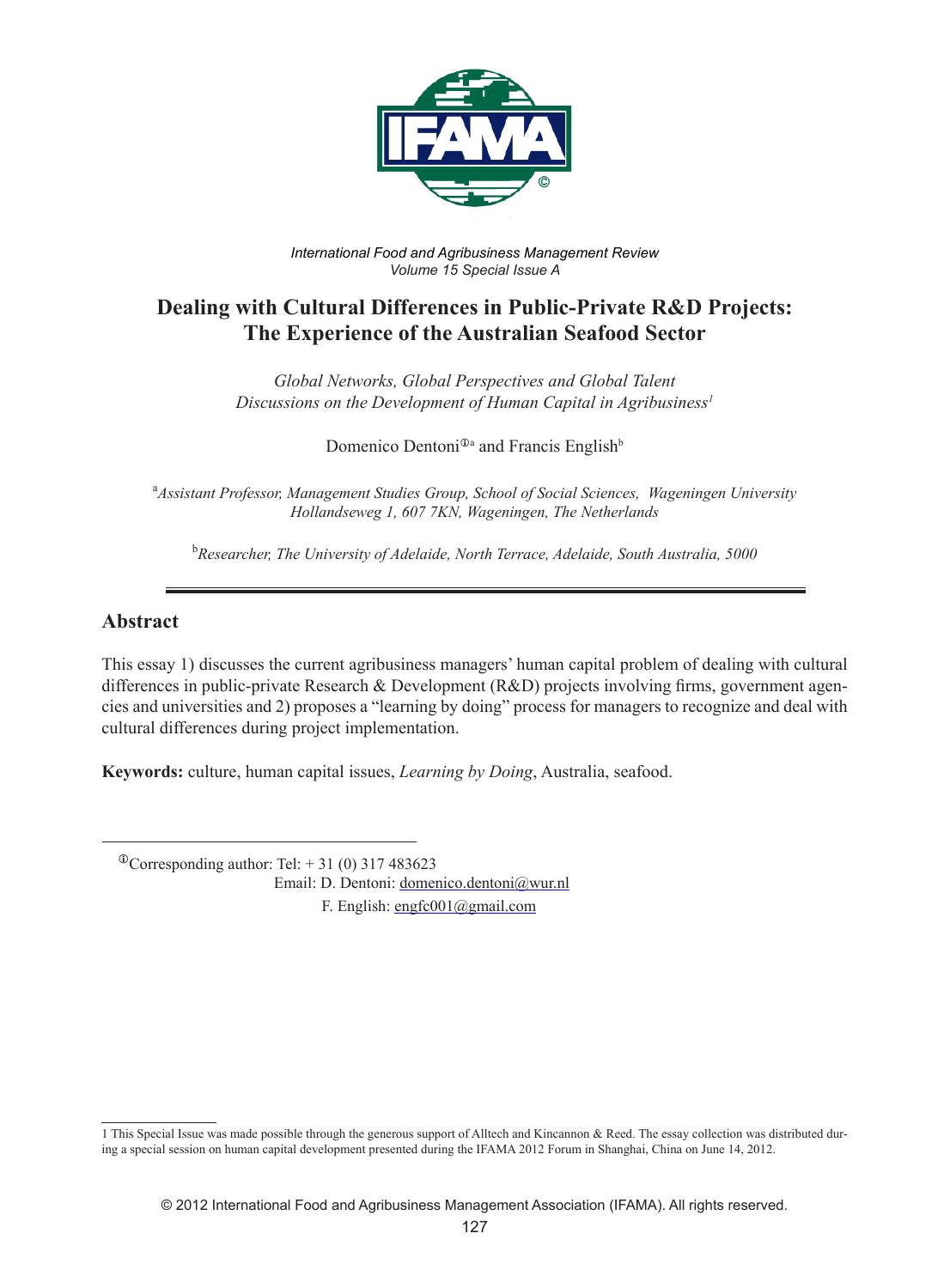# **Introduction**

Although R&D institutional contexts, market structures and levels of education vary significantly across countries and agribusiness subsectors, managers face similar problems worldwide when dealing with cultural differences in public-private R&D projects. Therefore, this essay focuses on one "typical" case (Yin 2009) as a representative example of how managerial competence of dealing with cultural differences influence the outcomes of public-private R&D projects globally. The case is based on 35 marketing and supply chain R&D projects funded by the Australian Seafood Cooperative Research Centre (CRC) between 2007 and 2011.

The proposed "learning by doing" process for managers is based on the Australian Seafood CRC experience. Consistently with a "process study" approach of engaged scholarship (Van de Ven 2007), this proposition aims to develop opportunities for future research and practice to tackle the broad question: how should this 'learning by doing' process be tailored to local conditions to effectively deal with cultural differences during project implementation and stimulate innovation from public-private partnerships?

## **The Human Capital Problem**

Managers of agribusiness organizations often have different cultures. That is, they have different systems of values, beliefs and norms (Schein 1990). Cultural differences are not only present across regions and countries, but also within them (Lenartowics and Roth 2001). They become problematic when the outcomes of R&D projects are more uncertain, longer term and dependent on the future behavior of many actors (Rogers 2003, Spielman and von Grebmer 2006). For this reason, problems stemming from cultural differences are more acute in marketing and supply chain R&D rather than in technology R&D projects. Ultimately, they affect the process of innovation and industry competitiveness and jeopardize returns on R&D investments (Kandler and Laland 2009, Roach 2009).

The managerial difficulty of dealing with cultural differences in public-private R&D projects is a human capital problem, as it requires the development of specific competencies – complex sets of knowledge, skills and attitudes (Rausser 1999, Nijhof et al. 2006). Overall, the human capital problem of dealing with cultural differences is characterized by the difficulty in: recognizing and disentangling the nature of the cultural difference (difference in values, beliefs and/or norms); distinguishing between managerial assumptions and hypotheses and integrating knowledge from diverse disciplines and backgrounds (Dutta 2008, Massa and Testa 2008, Klerkx et al. 2009, Anandajayasekeram 2011, Peterson and Magen 2011).

Generally, human capital problems can be solved by hiring or training managers with a specific set of competencies (Nijhof et al. 2006). Yet, to learn to deal with cultural differences during the implementation of a project, a "learning by doing" approach is necessarily required. That is, competences can be fully developed, refined and tested only through deliberate and thoughtful action (Maurer et al. 2003, Wals et al. 2011). Accordingly, this study tackles a question of "what to do to learn" rather than "what to learn." Therefore, it focuses on proposing a process to deal with cultural differences among managers in public-private R&D projects and to learn from it rather than on identifying a set of necessary learning objectives.

## **The Case of Seafood CRC Marketing R&D Projects**

The Seafood CRC is based on an investment equal to 137 USD million between 2007 and 2013 shared between private and public actors. Its marketing and supply chain projects aim to provide knowledge and expertise to the industry to seize market opportunities and innovation concepts in post-harvest technology to optimize operations. A significant group of these projects implemented between 2007 and 2010 were affected by cultural differences across stakeholders. Specifically, industry representatives, firm managers, Seafood CRC managers and academics: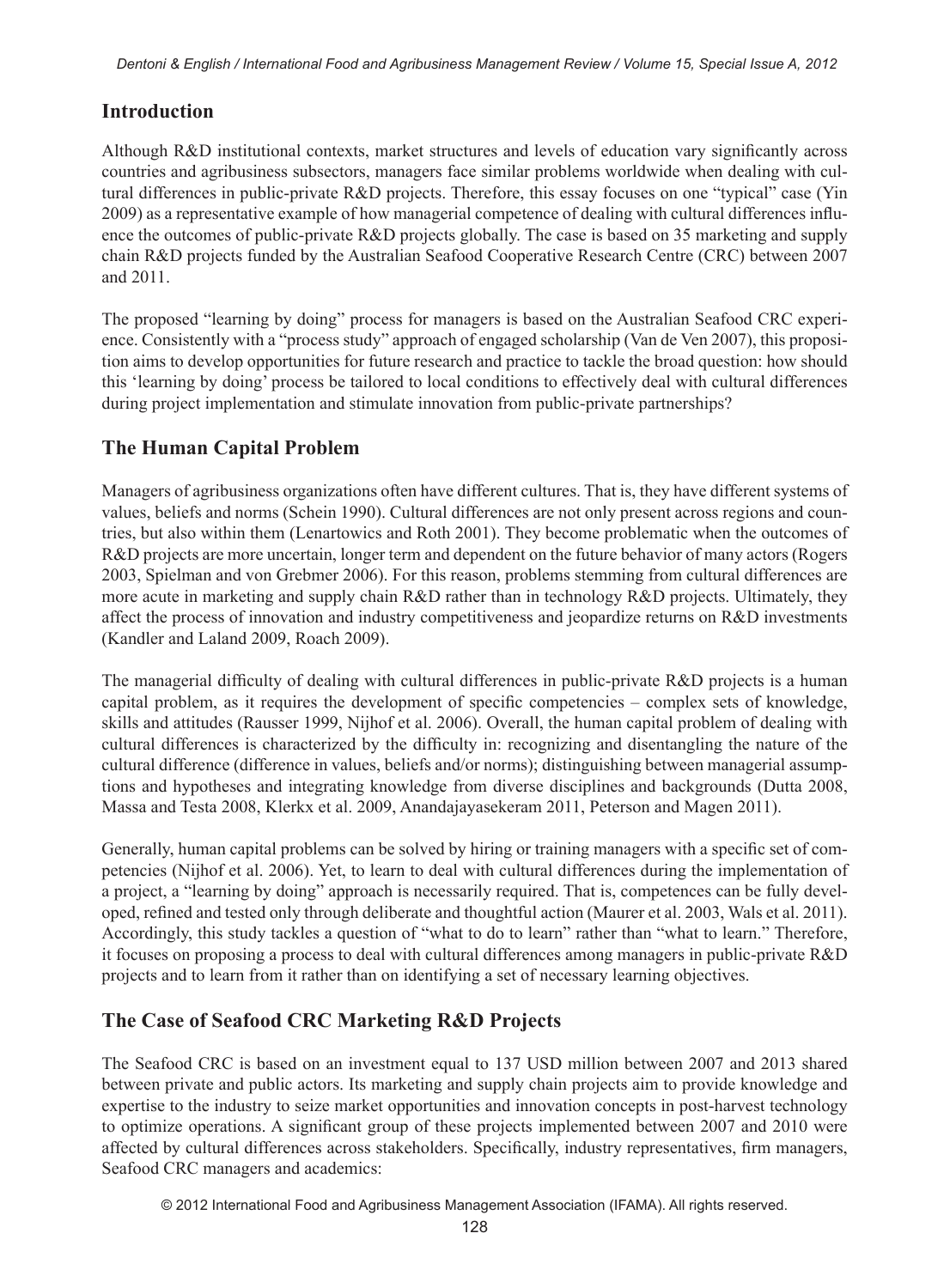- 1. Had a different idea of what constitutes "value created by an innovation" and "what is valuable when." That is, some stakeholders wanted to create value earlier in time and others later. Therefore, project stakeholders had differences in *values*.
- 2. had different expectations of how and when a proposed R&D innovation will create value in terms of benefits, costs and risks involved. In other words, they had differences in *beliefs*.
- 3. had different ways of communicating and exchanging knowledge, which sometimes created misunderstandings among project participants. Thus, they had differences in *norms*.

These cultural differences were acknowledged by agribusiness leaders only when some of their negative effects became tangible. Between 2007 and 2009, discussions among project stakeholders revealed that in a significant number of cases.

Industry leaders had a feeling of distrust towards academics' and project managers' ability to understand current industry problems:

- Researchers and project managers doubted firm managers' open-mindedness and ability of understanding "big pictures";
- Project managers could not find initial consensus on expectations and values with stakeholders only because of inconsistent or infrequent communication;
- Industry leaders and firm managers did not realize that project managers had not different values, but only different perceptions and expectations from them.

Once the negative effects of these cultural differences became evident, Seafood CRC managers and researchers progressively and purposively undertook a process to deal with them. After analyzing its positive effects on the relationships among project stakeholders and industry intentions of adopting project innovations and on the related managerial competences, the authors of this essay (who participated in a number of mentioned projects) adapted this process into a procedure for future Seafood CRC projects and proposed it as a widely applicable process.

## **The** *Learning by Doing* **Process**

Based on the Seafood CRC experience between 2009 and 2011, the process of learning to deal with cultural differences among stakeholders during project implementation is formalized in Table 1. It contains elements of participatory project design (Schuler and Namioka 1993) in the context of public-private R&D marketing and supply chain projects.

It is proposed that this sequence of steps – integrated with traditional project implementation steps – has a positive impact on the managerial competence of dealing with cultural differences and ultimately on innovation and returns on R&D investments. Specifically, each step of the process facilitates the development of a set of skills and attitudes that overall reflect the needed competence.

The proposed process is grounded on only one case tackling a human capital problem that is typical across public-private R&D projects worldwide. By comparing this process with other cases, researchers and practitioners can build on and test this process. Interesting points of discussion include: to deal effectively with cultural differences, under which conditions should this process be made explicit versus implicit to stakeholders? For example, how does this process vary in geographical regions – such as East Asia and Africa – where having an "upfront attitude" with stakeholders is not part of traditionally accepted social norms? Does the order of these steps matter? And to what extent do time and resources invested have to vary across regions and industries to make the process equally effective?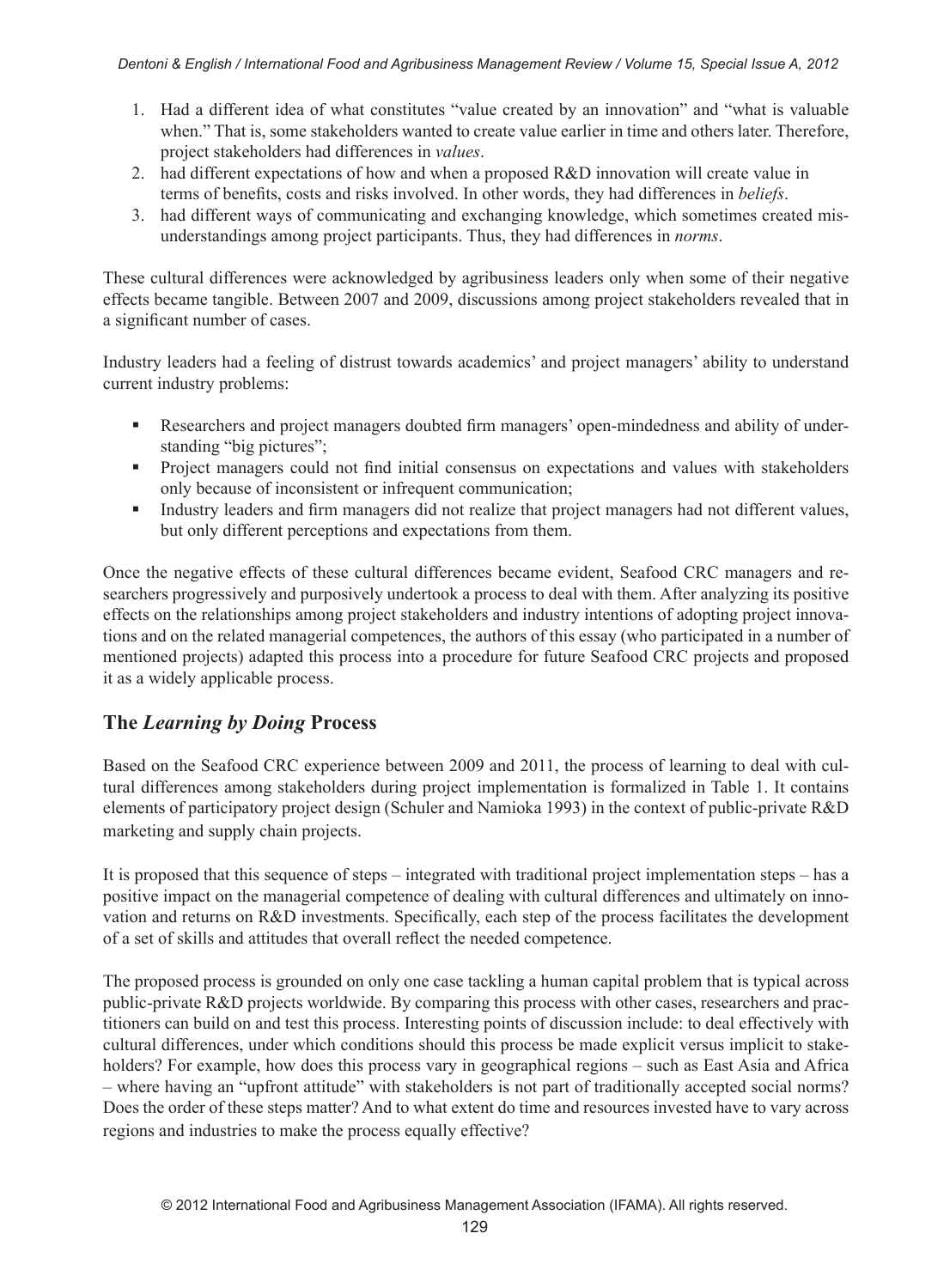|  |  | Table 1. Steps for Managing Cultural Differences in Public-Private R&D Projects |  |  |
|--|--|---------------------------------------------------------------------------------|--|--|
|  |  |                                                                                 |  |  |

|                         | <b>Steps</b>                                                                | R&D<br><b>Project Phase</b>                           | <b>Description</b>                                                                                                                                                                                                                                                                                                                                                                                                                                                                                                                                                                                                                                                                             | <b>Skills and Attitudes</b><br>"Learned by Doing"                                                                                              |
|-------------------------|-----------------------------------------------------------------------------|-------------------------------------------------------|------------------------------------------------------------------------------------------------------------------------------------------------------------------------------------------------------------------------------------------------------------------------------------------------------------------------------------------------------------------------------------------------------------------------------------------------------------------------------------------------------------------------------------------------------------------------------------------------------------------------------------------------------------------------------------------------|------------------------------------------------------------------------------------------------------------------------------------------------|
| 1                       | <b>Mapping Cultural</b><br>Differences of<br>Project<br><b>Stakeholders</b> | Consultation process,<br>before R&D project<br>starts | Project stakeholders discuss if initial contrast-<br>ing perspectives on the value proposition of<br>the R&D project are due to cultural differ-<br>ences.<br>-Differences in values, beliefs and norms are<br>evaluated and disentangled.                                                                                                                                                                                                                                                                                                                                                                                                                                                     | Disentangling the nature of the<br>cultural difference: is the difference<br>based on diverging values, beliefs<br>or norms?                   |
| $\overline{\mathbf{2}}$ | <b>Seeking</b><br><b>Consensus through</b><br><b>Hypotheses-Testing</b>     | Before data collection                                | The methods of data collection and analysis to<br>test hypotheses are discussed and agreed.<br>-Stakeholders receive information on trade-off<br>between research costs and likelihood that hy-<br>potheses are tested with appropriate methods.                                                                                                                                                                                                                                                                                                                                                                                                                                               | Translating and relating concepts<br>and frameworks from own disci-<br>pline and field of expertise into<br>others, and vice versa.            |
| 3                       | Hypotheses-Testing                                                          | Data collection and<br>analysis                       | Core activity of the researchers.<br>-If changes in methods are necessary during<br>data collection, these are discussed according<br>to jointly established norms of communication.<br>-Except from urgency situations, late results<br>are preferred to results based on methods not<br>validated by stakeholders.                                                                                                                                                                                                                                                                                                                                                                           |                                                                                                                                                |
| 4                       | <b>Discussing</b><br><b>Hypotheses Tested</b>                               | After data analysis                                   | Based on results of hypotheses-testing,<br>stakeholders discuss updated beliefs on how<br>innovation creates value.                                                                                                                                                                                                                                                                                                                                                                                                                                                                                                                                                                            | Challenging own and others' be-<br>liefs based on data collected and<br>analyzed with agreed methods.                                          |
| 5                       | <b>Narrowing Focus</b><br>of Hypotheses-<br><b>Testing</b>                  | Further rounds of<br>data collection and<br>analysis  | More focused and realistic methods of<br>hypotheses testing are iteratively conducted<br>to fill remaining gaps in beliefs among project<br>stakeholders.<br>-End of hypotheses-testing process with<br>go/no-go point for upon the question: it is<br>worthwhile doing another round of hypothe-<br>ses-testing given project costs and expected<br>value of innovation?                                                                                                                                                                                                                                                                                                                      | Linking information search<br>through focused data collection to<br>jointly agreed project design and<br>implementation.                       |
| 6                       | Deciding on<br>Innovation<br><b>Adoption</b>                                | End of R&D project                                    | Core activity of the industry end-users.<br>-If innovation is not adopted, project manager<br>investigates if the cause is still divergence in<br>beliefs on innovation value.<br>- If innovation is not adopted and no diver-<br>gences in beliefs exist, then no negative<br>evaluation of project performance as firm<br>managers gained market resources, capabili-<br>ties and competencies.<br>-If divergences in beliefs still exist, evaluation<br>of project performance as negative. The proj-<br>ect manager tackles follow up question: what<br>are the factors that prevented hypotheses-<br>testing to eliminate gaps in perceived value<br>of innovation among stakeholders?    | Disentangling causes and con-<br>sequences and identifying condi-<br>tions of joint project implementa-<br>tion success.                       |
| $\overline{7}$          | <b>Discussing</b><br>Outcome of<br>Innovation                               | After end of R&D<br>project                           | Firms launch competitive innovations in<br>marketing & supply chain.<br>-If innovation is successful, merit is recognized<br>to project managers, innovator and adopters<br>who build curriculum of past positive perfor-<br>mance. - If innovation is unsuccessful, project<br>manager and stakeholders pose questions:<br>were methods or content of hypotheses<br>inadequate to test innovation in marketplace?<br>If so, which elements or conditions were<br>underestimated or ignored in the hypotheses-<br>testing process? Were some of these ele-<br>ments or conditions underestimated or ignored<br>because of differences in communication<br>norms during project implementation? | Disentangling causes and<br>consequences and identifying<br>necessary and/or sufficient<br>conditions joint R&D innovation<br>process success. |

© 2012 International Food and Agribusiness Management Association (IFAMA). All rights reserved.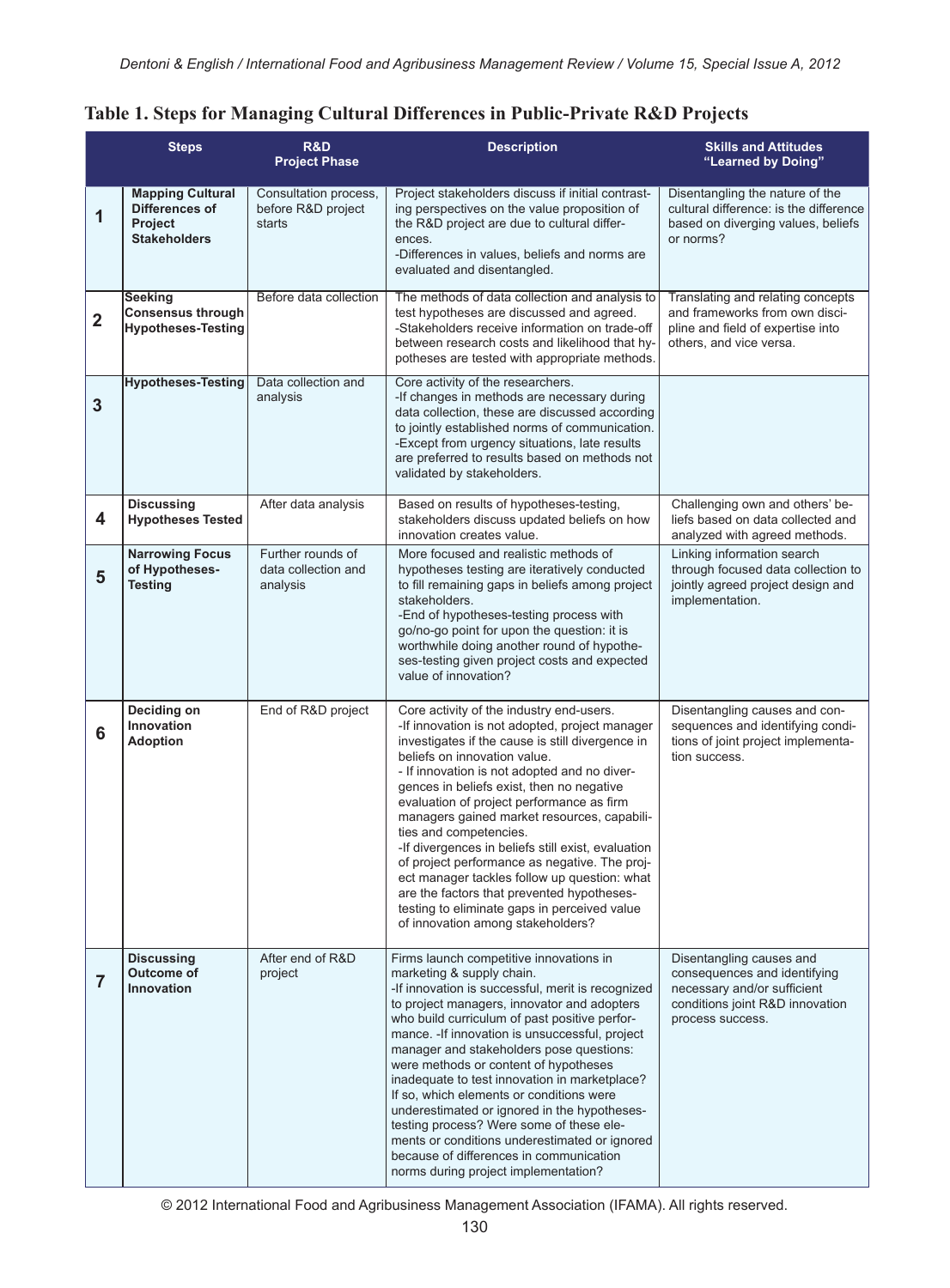#### **Acknowledgements**

This research has been funded by the Seafood Cooperative Research Centre (CRC) as part of the Project 2010/749. The authors would like to thank Seafood CRC managers as well as Seafood CRC industry and research partners for fruitful discussions during data collection and analysis.

#### **References**

- Anandajayasekeram, P. 2011. The Role of Agricultural R&D within the Agricultural Innovation Systems Framework. *Report Prepared for the ASTI/IFPRI-FARA Conference*, Accra, Ghana, December.
- Dutta, B. 2008. Communication in Cross-Cultural Context. *The Icfai University Journal of Soft Skills* 2 (2): 7-12.
- Harrison, G.W. and J.A. List. 2004. Field Experiments. *Journal of Economic Literature* 42 (4): 1009- 1055.
- Kandler, A. and K.N. Laland. 2009. An investigation of the relationship between innovation and cultural diversity. *Theoretical Population Biology* 76: 59-67.
- Klerkx L., A. Hall, and C. Leeuwis. 2009. Strengthening agricultural innovation capacity: are innovation brokers the answer? *International Journal of Agricultural Resources, Governance and Ecology* 8 (5-6): 409-438.
- Lenartowics, T. and K. Roth. 2001. Does Subculture within a Country Matter? A Cross-Culture Study of Motivational Domains and Business Performance in Brazil. *Journal of International Business Studies* 32 (2): 305-325.
- Massa, S. and S. Testa. 2008. Innovation and SMEs: Misaligned perspectives and goals among entrepreneurs, academics, and policy makers. *Technovation* 28 (7): 393-407.
- Maurer, T.J., K.A. Wrenn, H.R. Pierce, S.A. Tross and W.C. Collins. 2003. *Journal of Organizational Behavior* 24 (1): 107-131.
- Nijhof, A., T. de Bruijn, O. Fisscher, J. Jonker, E. Karssing and M. Schoemaker. 2006. Learning to be responsible: developing competencies for organization-wide CSR. In *The Challenge of Organizing and Implementing CSR*, edited by J. Jonker and M. de Witte, 148-172. London, UK: Palgrave Publishers.
- Peterson, H.C. and S.E. Magen. 2011. From motivating assumptions to a practical innovation model. In *The TransForum Model: Transforming agro innovation toward sustainable development*, edited by H. Van Latesteijn & K. Andeweg, 97-129. Dordrecht, NL: Springer.
- Prahalad, C.K. 1993. The role of core competencies in the corporation. *Research/Technology Management* 36: 40-47.
- Rausser, G. 1999. Private-Public Research: Knowledge Assets and Future Scenarios. *American Journal of Agricultural Economics* 81(5): 1011-1027
- © 2012 International Food and Agribusiness Management Association (IFAMA). All rights reserved. Roach, M. 2009. When Do Firms Use Public Research? The Determinants of Knowledge Flows from Universities and Government Labs to Industrial R&D. *Paper presented at the DRUID Summer Conference*, Copenhagen Business School, June.